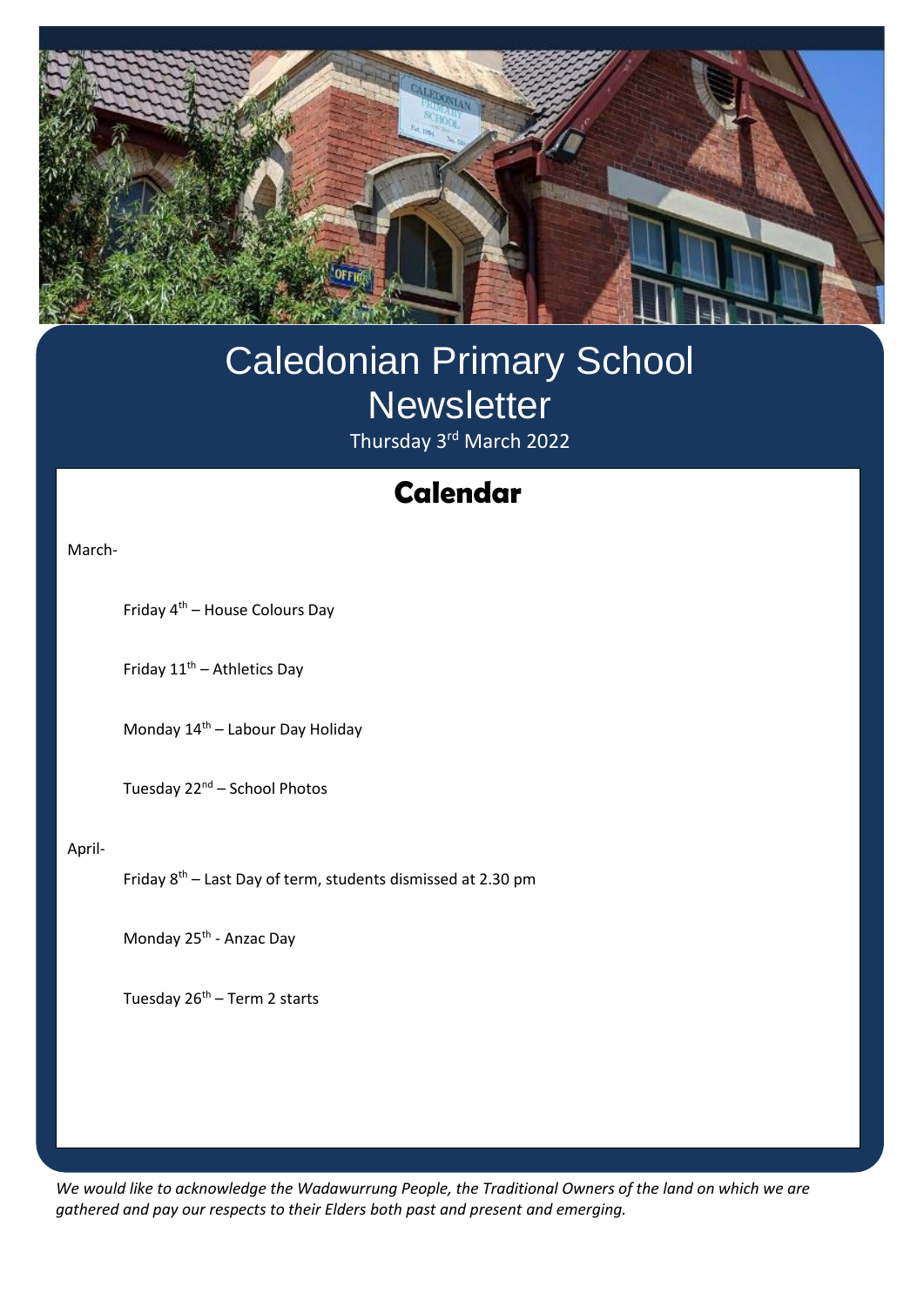Dear Families,

My 11-year-old daughter announced she has "social anxiety" on Tuesday night, 2 minutes before skipping into her singing lesson. I responded with a rather blunt, "no you don't, you have puberty". I proceeded to remind her she is very confident ordering bubble tea, going to the supermarket, sleepovers, school and after school activities. She rather bluntly (and loudly) explained this was not the right response, perhaps further demonstrating that I was correct in my assumption that it was puberty, not social anxiety.

However, later on, we did have a discussion around what's been in the news. Floods and war seem to be preoccupying the discussion kids are having. How to talk to children who have seen in the news or heard at school about the events in Ukraine is not an easy thing to get right, I certainly do not have any suggestions. Yet this is something that is in the news, social media and the school yards across the country. And it can cause children to worry.

Online I found some suggestions.

- 1. At home, keeping images that young children see age appropriate, they really don't need to see the scary stuff.
- 2. Listening to your child if they are feeling concerned and try to understand what their concern is, it may not be what we as adults worry about.
- 3. Don't "catastrophise" as children are curious little things and may just be asking questions to understand what's happening.
- 4. Ease their concerns but don't dismiss them. If we dismiss (as I did in the above example of the Moody household) they may choose next time, not to talk to us. Then we have no idea what they are thinking!

And of course, don't forget kids are astute, they hear more than we think they do.

I had the chance to view some of the prep testing data this week. Our prep teachers have been measuring the rate at which students are learning letter names and the sounds associated with them. As this is a specific focus in reading development allowing for the skill of decoding text, it is a fundamental skill every student needs. And the initial results of the teaching approaches being used are incredible with many students accelerating in their knowledge and exceeding expectations.

When I taught prep 15 years ago, we would do a letter a week. Even by mid-year we were still doing a letter a week. Even if the student knew all their letters, we would do a letter a week. So, on reflection we have come a very long way in our understanding of what and how quickly children can learn!

# Athletics:

Our Athletics Carnival is set for Friday 11<sup>th</sup> March. We hope this will be a wonderful opportunity to get out and have a great day of running, jumping, and throwing things! As we understand it there is no requirement to check in, but **Social Distancing** remains important. **The stands must be for kids only**. Please remember many students are not vaccinated and it is our collective responsibility to keep them safe. All parents are welcome to attend but bring an umbrella either for rain or sun protection. Hats and sunscreen as well even if its cloudy! The canteen will be open for spectators and a coffee van will be onsite.

# Professional Learning:

Professor Peter Sullivan has been working with us on our Curriculum Day. We have been looking at challenging maths tasks that inspire creativity and engagement in mathematic problem solving. From my perspective it is inspiring to see the teaching team at Caledonian in action, their understanding of quality learning is incredible, and this professional learning will only enhance what they already do!

#### Grounds:

We have been allocated funding for new shade sails above our Gaga pit, sand pit and near the Brophy St entrance. These will hopefully be able to be installed soon!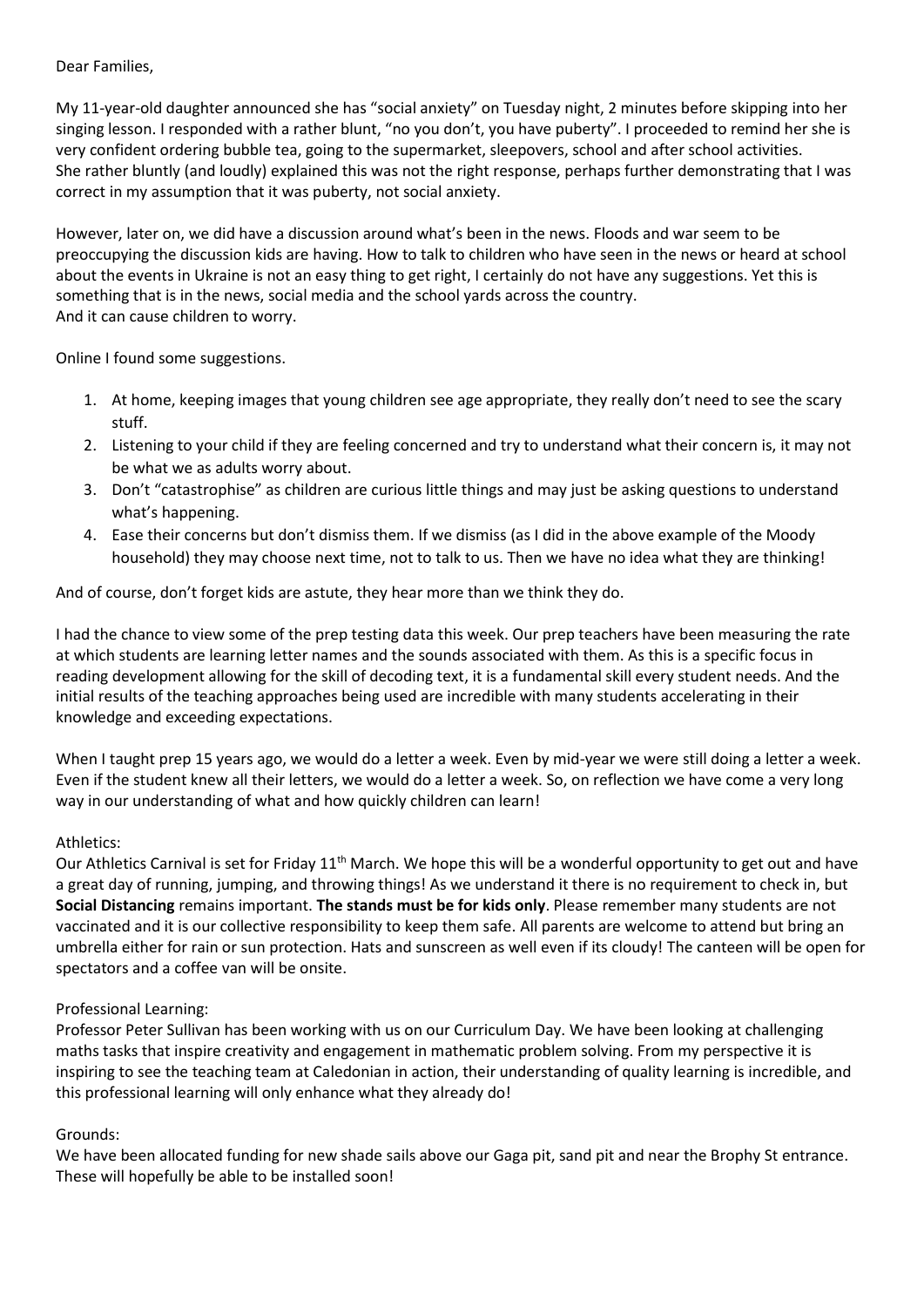### Prep 2023:

Prep tours and enrolment interviews have begun already, and we will ask if you have a younger child coming next year that you collect an enrolment form and return it soon. There is demand for places at our school and we need to make sure we have everyone catered for. We are even getting enquiries for 2024!

Have a great week!

Ben

# **School Photos 2022 – Caledonian Primary School**

Annual school photos including sibling photos will be taken at Caledonian Primary School by Arthur Reed Photos on Tuesday 22nd March 2022.

# **There is no need to return any forms or money to school.**

Unique image codes will be issued to all students on/after photo day so families can register online to view images when they become available in the web shop.

Registration is simple, just follow the 3 simple steps on your child's personalized flyer once you receive it and remember to add the codes for all your children attending this school.

Even if you registered last year, it's important that you do again this year using your child's 2022 image code to link their images for the current year with your contact details.

When images are ready to view and in the web shop, all parents who have registered will be notified by SMS and email.

**Once registered, please wait for notification that 2022 images are online to view before making your purchase.**

### **Bike Helmets**

Reminder that students riding, scooting or skating to school **must wear a bike helmet.**

### **House Colours Day- Friday 4 th March**

In the lead up to our Athletics Carnival we would like to see students get into their team spirit. On Friday 4<sup>th</sup> March, students and teachers are asked to come to school dressed in their School House Colours. Every student wearing their house colours with pride on the day, will earn their house a point to help kick 2022 off on the right foot. For new families, this means that on this day, your child will wear a coloured T-shirt of the house they have been allocated to, shorts/track suit pants, coloured hair,ribbons, etc.

Red House- Eureka Gold/Yellow House-Brownbill Green House-Sturt Blue House-Victoria

#### **No Hat No Play**

As we are a Sun Smart School students must wear a hat whenever they are outside at school during term 4 and Term 1. Students must have a **school wide brimmed hat**; please do not send along peak caps. Hats are available from Lowes or Beleza.

# **Breakfast Club**

Thank you to those people who have volunteered for Brekkie Club. A roster will be sent home tomorrow with the day/days you are needed.

# **CSEF-Camps, Sports and Excursion Fund**

Parents/Careers with a means tested government healthcare/pension card are eligible to receive the CSEF payments. Application forms are available from the office. We must have a CSEF application to put apply for the funding on your behalf.

# **Chromebook Lease**

Reminder to families with students in grade 3-6 that payment for the lease of a Chromebook is \$100 for the year and is now payable at the office.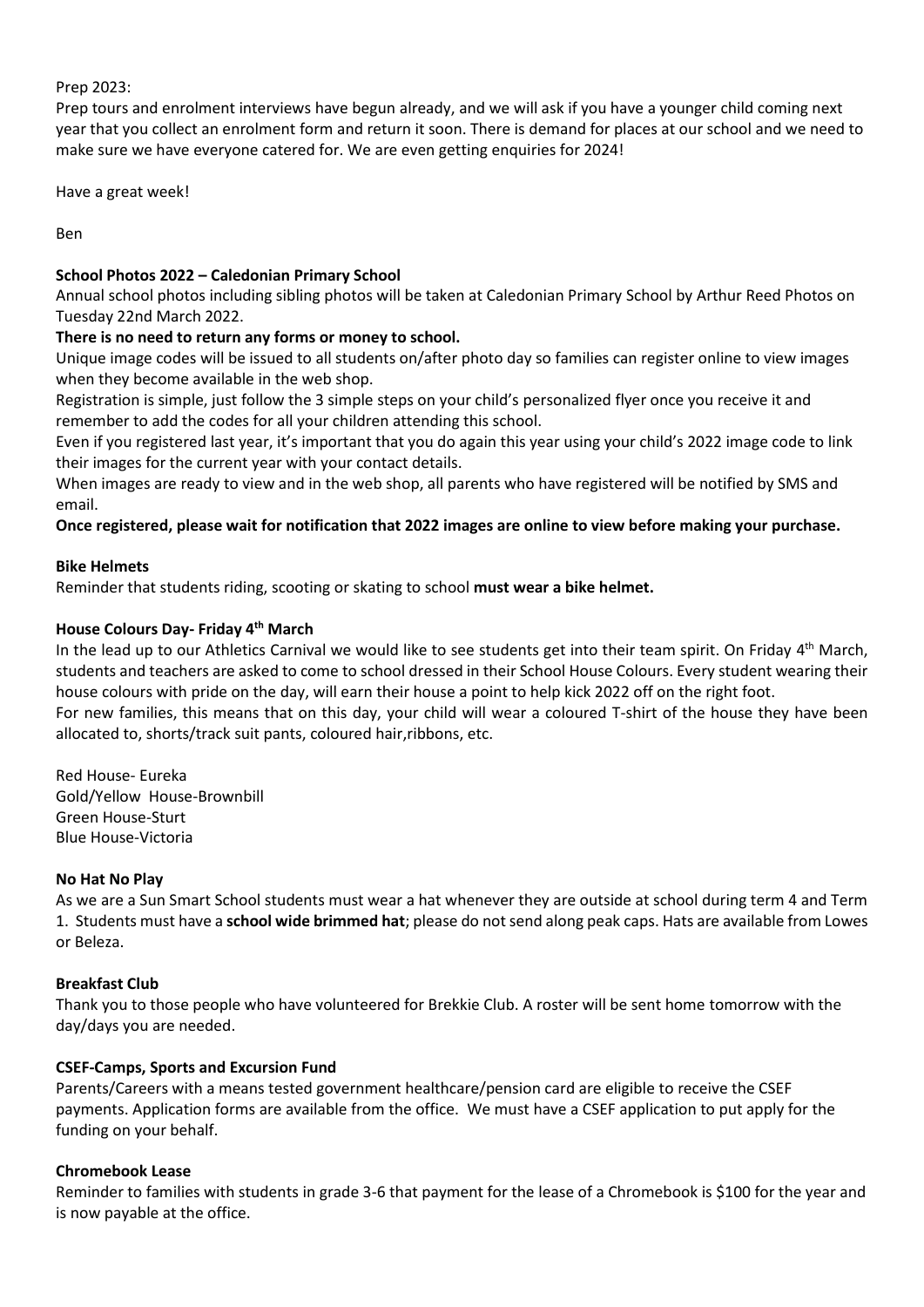#### **Athletics Day**

School Athletics Day will be on Friday 11<sup>th</sup> March. All students attend Athletics Sports Day at Llanberris Reserve. Parents are required to drop off student's from 8:45 am and collect student's between 2:45 pm and 3 pm from Llanberris. Please see your child's teacher to sign your child out at the end of the day. Any parents requiring Before School Care or After School Care please contact the office by phone by the end of the day Monday 7<sup>th</sup> March 2022. These services will only run if there is enough demand. If children need after school care, we will organise transportation back to school on the day.

## **School Phone Number**

Please be aware that when we are trying to contact you from school our number displays as **Private Number**.

#### **Uniform**

Caledonian Primary School requires all students to be dressed in our school uniform. A copy of our school uniform policy can be found on the school website or at the school office. Our school uniform suppliers are Crocker's and Beleza.

### **Bell Times 2021**

First bell- 8.45 am Second bell- 8.50 am Recess- 11 am – 11.30 am Lunch Eat- 12.30 pm – 12.45 pm Afternoon Recess- 1.45 pm – 2.15 pm Students dismissed- 3.15 pm

Children arriving after 8.50 am must collect a late pass from the office.

### **Before and After School Care**

Camp Australia run the before and after school care program at CPS. Parents interested in before and after school care should visit Camp Australia's website and follow the prompts to register and book.

#### **Absences**

If your child is not going to be attending school due to sickness, please phone our office on 53326955 so that we can enter the details of the absence or you can enter the absence details on Compass. When using Compass to enter the absence details please leave a brief comment as to why your child is unwell.

| <b>Every Day Counts!</b>                                                                                     |                                                                                                                |
|--------------------------------------------------------------------------------------------------------------|----------------------------------------------------------------------------------------------------------------|
| At Caledonian PS we have set ourselves the task of supporting families to achieve and part of this is making |                                                                                                                |
| sure children attend school every day. The table below clearly shows what is "normal attendance" right       |                                                                                                                |
| through to the worst-case scenario, that of more than 40 days per year. We hope this makes things clearer to |                                                                                                                |
| our community.                                                                                               |                                                                                                                |
| $\sim$ $\sim$                                                                                                | This is contributed to a concert company. A stabilization that extremely make the state to a late the field of |

| $  0 - 10$ | This is within the normal range. A child with this attendance rate is able to take full    |
|------------|--------------------------------------------------------------------------------------------|
|            | advantage of the teaching and learning opportunities to them.                              |
| $10 - 20$  | This attendance rate is below average. A child with this attendance rate could miss over   |
|            | one year of learning between prep and year 10.                                             |
| $21 - 40$  | This is a poor attendance rate. A child with this attendance rate could miss out on up to  |
|            | two years of learning between prep and year 10,                                            |
| $40+$      | This is a very poor attendance rate. A child with this attendance rate could miss over two |
|            | and a half years of learning between prep and year 10.                                     |